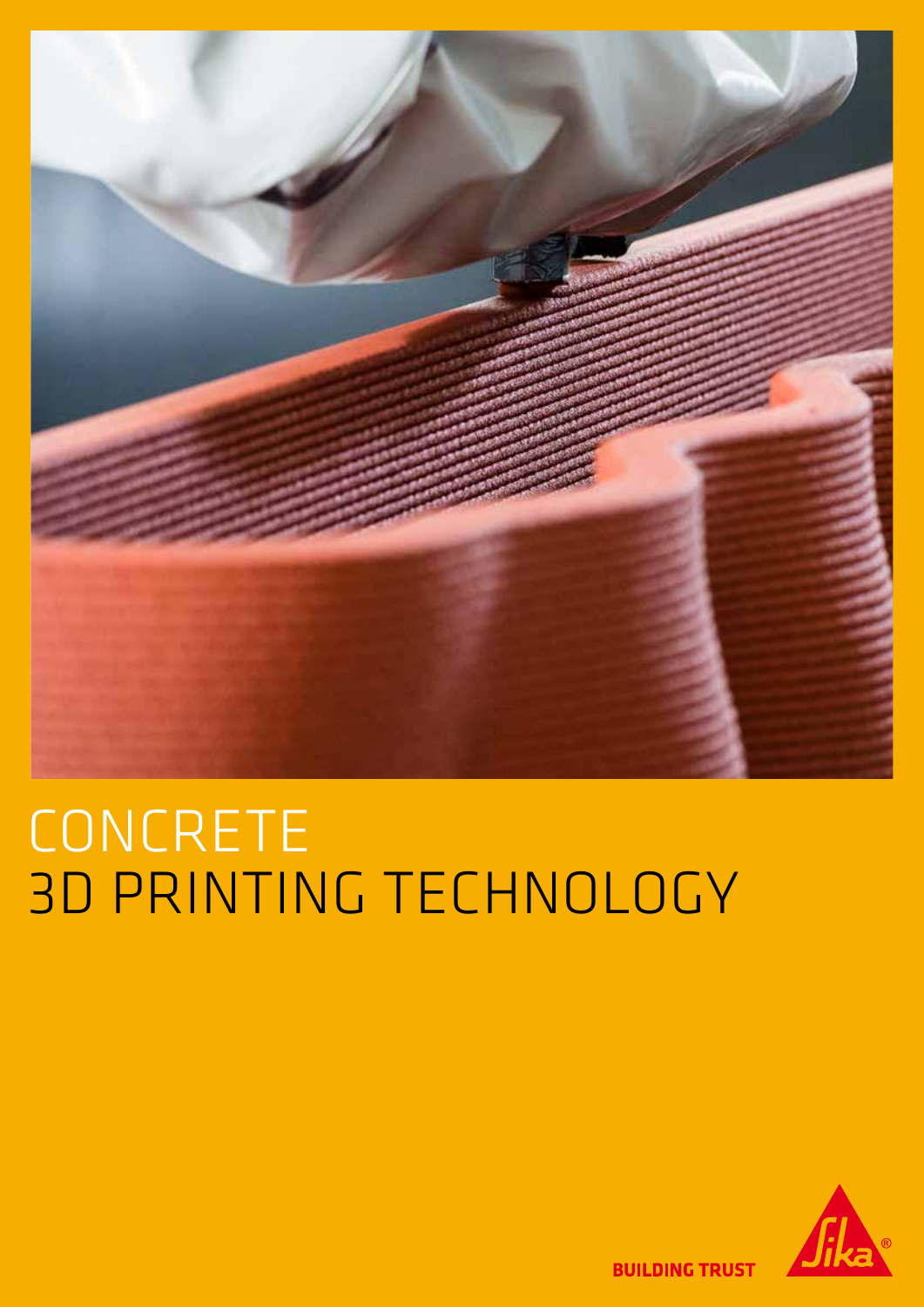## TECHNOLOGY

ADDITIVE MANUFACTURING OR 3D PRINTING are already implemented in the fields of automotive, aeronautic, consumer products, medical, architecture or even food, has a slower implementation in the construction field mainly due to the large scales involved and the complexity of the physics and chemistry of the materials used.

Traditional concrete placing is the most economic construction method and as consequence 3D concrete printing should be competitive with traditional method to demonstrate its efficiency. This is precisely what Sika's technology is designed to achieve.

A fundamental change is taking place in construction, heralded by the digitalization evolution. This transition can

be only achieved with the knowledge of materials chemistry, process technology but also civil engineering and architecture to ease a successful and rapid implementation of environmental materials for 3D printing.

Construction sites are changing. Instead of building work being carried out entirely on site, structural modules are increasingly being pre-fabricated under

industrial and automated conditions and just assembled on the construction site, saving time and cost for better quality. To produce pre-fabricated modules such as bathrooms, floors, walls, roofs, or complete houses, solutions for the construction process as a whole are needed for the automated assembly of individual components such as seals, thermal or noise insulation systems.

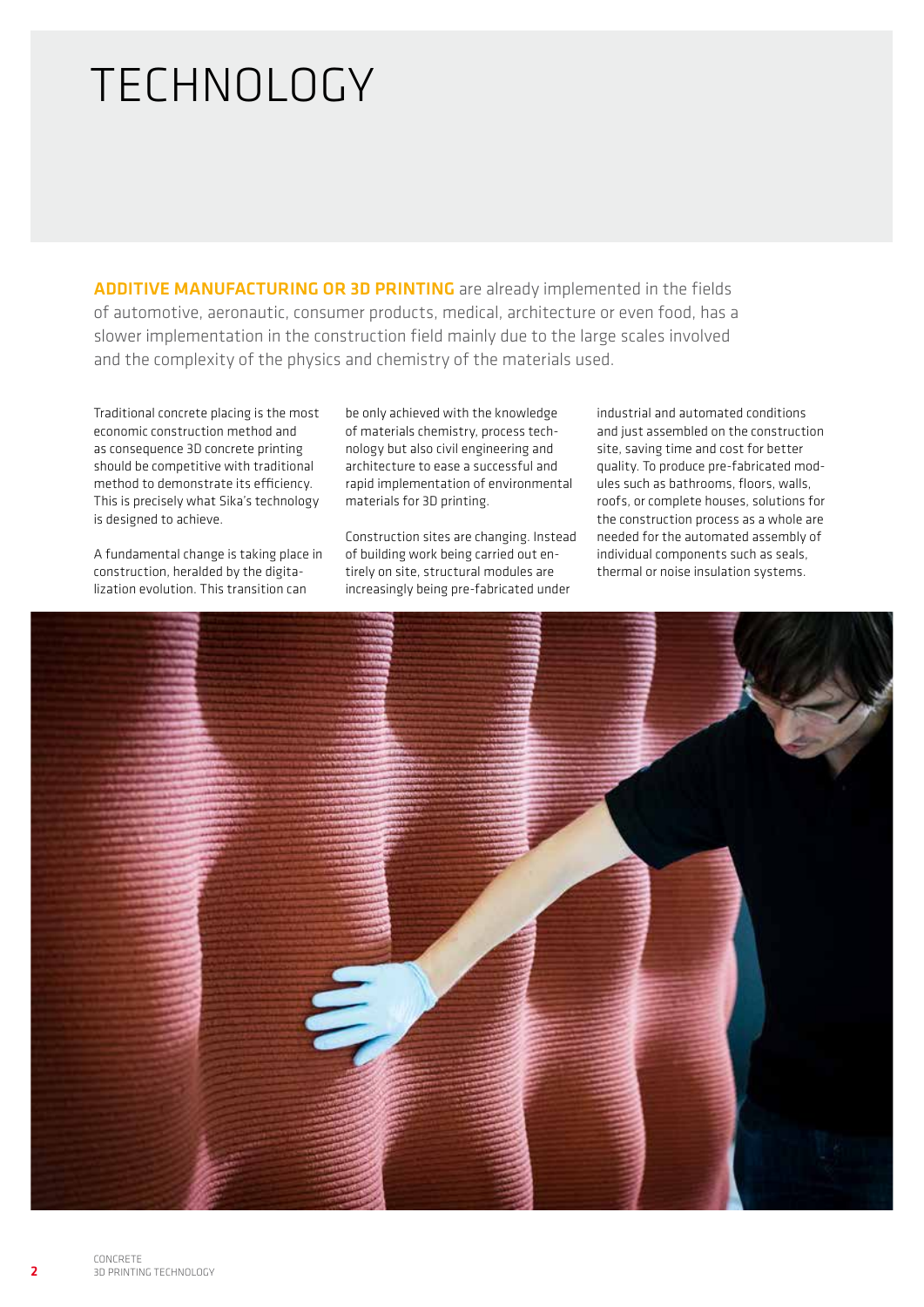# SIKA SOLUTION

Thanks to its expertise, built up over decades, Sika is spearheading the digitalization and industrialization of concrete construction. Digitalization will be the driver for innovation and productivity in the construction industry. Now, thanks to the 3D printing of construction materials, processes can be now digitalized from start to finish raise standards and as consequence increase the entire construction speed and efficiency.

Sika offers a competitive industrial solution using 3D printing. With the Sika technology, it is now possible to print concrete rapidly, inexpensively, and precisely. Sikas expertise includes the material composition, the admixture technology for achieving flowability as well as rapid hardening. Also Sika has excellent know how about the printing equipment including the patented Sika printing head. With its experience and expertise Sika is the right partner to develop customer specific solutions with Sikas awarded 3D printing technology.